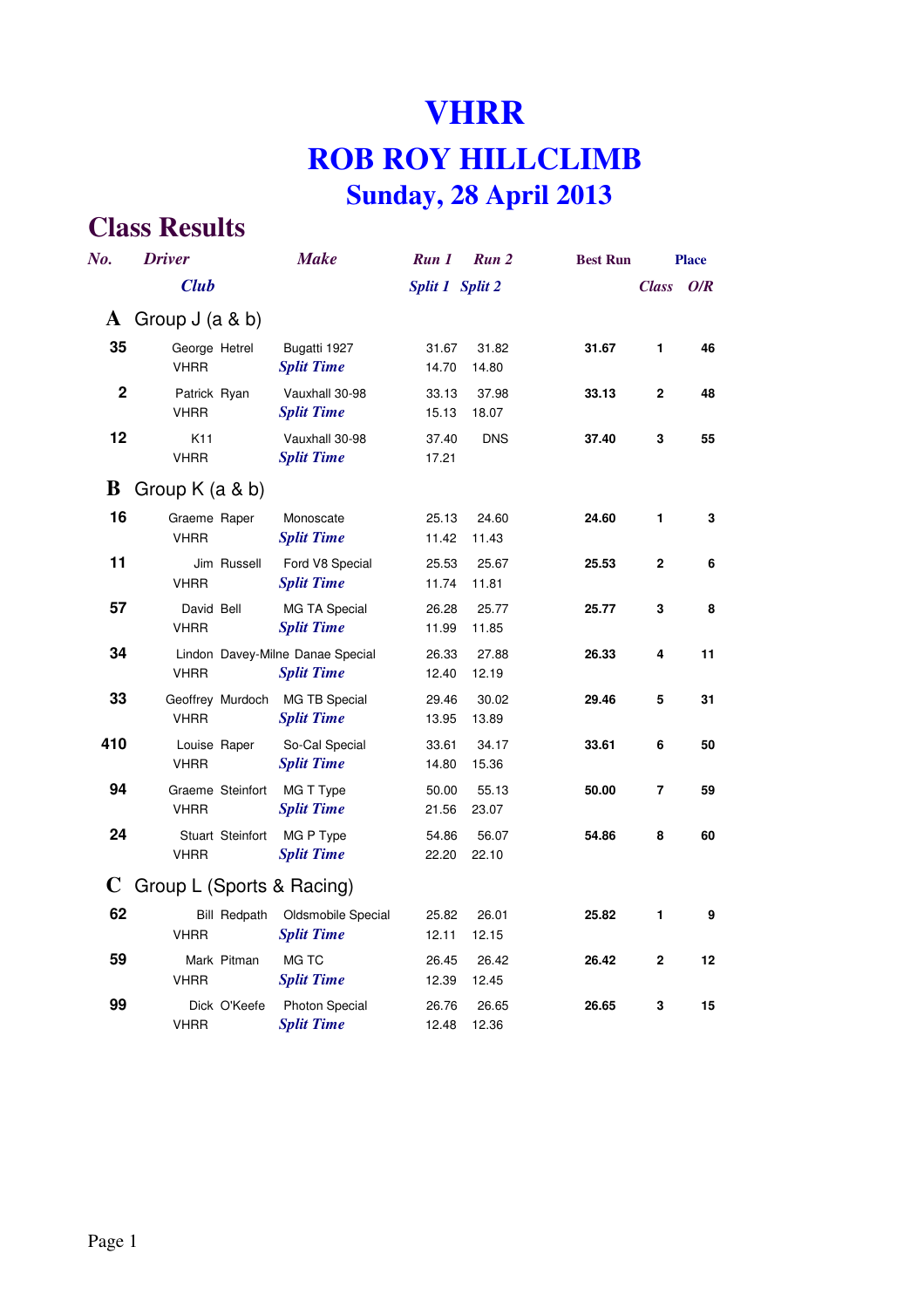| No.          | <b>Driver</b>                           | <b>Make</b>                                      | Run 1           | Run 2          | <b>Best Run</b> |              | <b>Place</b> |
|--------------|-----------------------------------------|--------------------------------------------------|-----------------|----------------|-----------------|--------------|--------------|
|              | <b>Club</b>                             |                                                  | Split 1 Split 2 |                |                 | <b>Class</b> | O/R          |
| $\mathbf C$  | Group L (Sports & Racing) (Continued)   |                                                  |                 |                |                 |              |              |
| 48           | Geoff McInnes<br><b>VHRR</b>            | <b>Riley Special</b><br><b>Split Time</b>        | 29.55<br>13.56  | 28.62<br>13.22 | 28.62           | 4            | 28           |
| 14           | John Noble<br><b>VHRR</b>               | MG TC<br><b>Split Time</b>                       | 29.94<br>13.42  | 30.01<br>13.59 | 29.94           | 5            | 33           |
| 30           | <b>Bill Atherton</b><br><b>VHRR</b>     | <b>Elfin Streamliner</b><br><b>Split Time</b>    | 31.17<br>14.78  | 31.93<br>15.27 | 31.17           | 6            | 42           |
| 4            | Connor Ryan<br><b>VHRR</b>              | MG TC<br><b>Split Time</b>                       | 32.70<br>14.71  | 31.50<br>14.41 | 31.50           | 7            | 45           |
| D            | Group M (Sports & Racing)               |                                                  |                 |                |                 |              |              |
| 1            | Allan Green<br><b>VHRR</b>              | Chimaera<br><b>Split Time</b>                    | 27.11<br>12.96  | 60.38<br>12.90 | 27.11           | 1            | 17           |
| 46           | Gavin Dearie<br><b>VHRR</b>             | Pegasus<br><b>Split Time</b>                     | 28.38<br>12.80  | 29.13<br>13.21 | 28.38           | $\mathbf 2$  | 26           |
| 7            | Brian Devlin<br><b>VHRR</b>             | Lotus S <sub>2</sub><br><b>Split Time</b>        | 28.49<br>12.92  | 29.12<br>13.18 | 28.49           | 3            | 27           |
| 23           | Tony Wilde<br><b>VHRR</b>               | O'Farrell<br><b>Split Time</b>                   | 28.73<br>12.34  | 29.46<br>12.71 | 28.73           | 4            | 30           |
| 711          | Graham Hoinville<br><b>VHRR</b>         | Clubman<br><b>Split Time</b>                     | 30.75<br>14.09  | 32.06<br>15.20 | 30.75           | 5            | 38           |
| 101          | Warren Green<br><b>VHRR</b>             | Chimaera<br><b>Split Time</b>                    | 30.87<br>13.94  | 30.98<br>13.83 | 30.87           | 6            | 39           |
| E            | Group Nb                                |                                                  |                 |                |                 |              |              |
| 6            | Russ Mead<br><b>VHRR</b>                | Ford Anglia<br><b>Split Time</b>                 | 27.20<br>12.90  | 26.52<br>12.27 | 26.52           | $\mathbf{1}$ | 13           |
| 220          | Alan Smith<br><b>VHRR</b>               | Lotus Cortina<br><b>Split Time</b>               | 28.69<br>13.21  | 28.23<br>12.78 | 28.23           | 2            | 23           |
| 51           | <b>VHRR</b>                             | lan Cameron Truimph 2500 PI<br><b>Split Time</b> | 30.35<br>14.17  | 31.30<br>14.78 | 30.35           | 3            | 35           |
| 141          | Fraser Faithful<br><b>VHRR</b>          | Truimph 2500 PI<br><b>Split Time</b>             | 30.87<br>14.70  | 31.60<br>15.35 | 30.87           | 4            | 40           |
| $\mathbf{F}$ | Group Sa                                |                                                  |                 |                |                 |              |              |
| 27           | John French<br><b>VHRR</b>              | <b>Austin Healey Sprite</b><br><b>Split Time</b> | 27.80<br>13.08  | 29.30<br>13.43 | 27.80           | $\mathbf{1}$ | 21           |
| 289          | Mitchell Mc Allister MGB<br><b>VHRR</b> | <b>Split Time</b>                                | 34.01<br>14.45  | 33.17<br>14.55 | 33.17           | $\mathbf 2$  | 49           |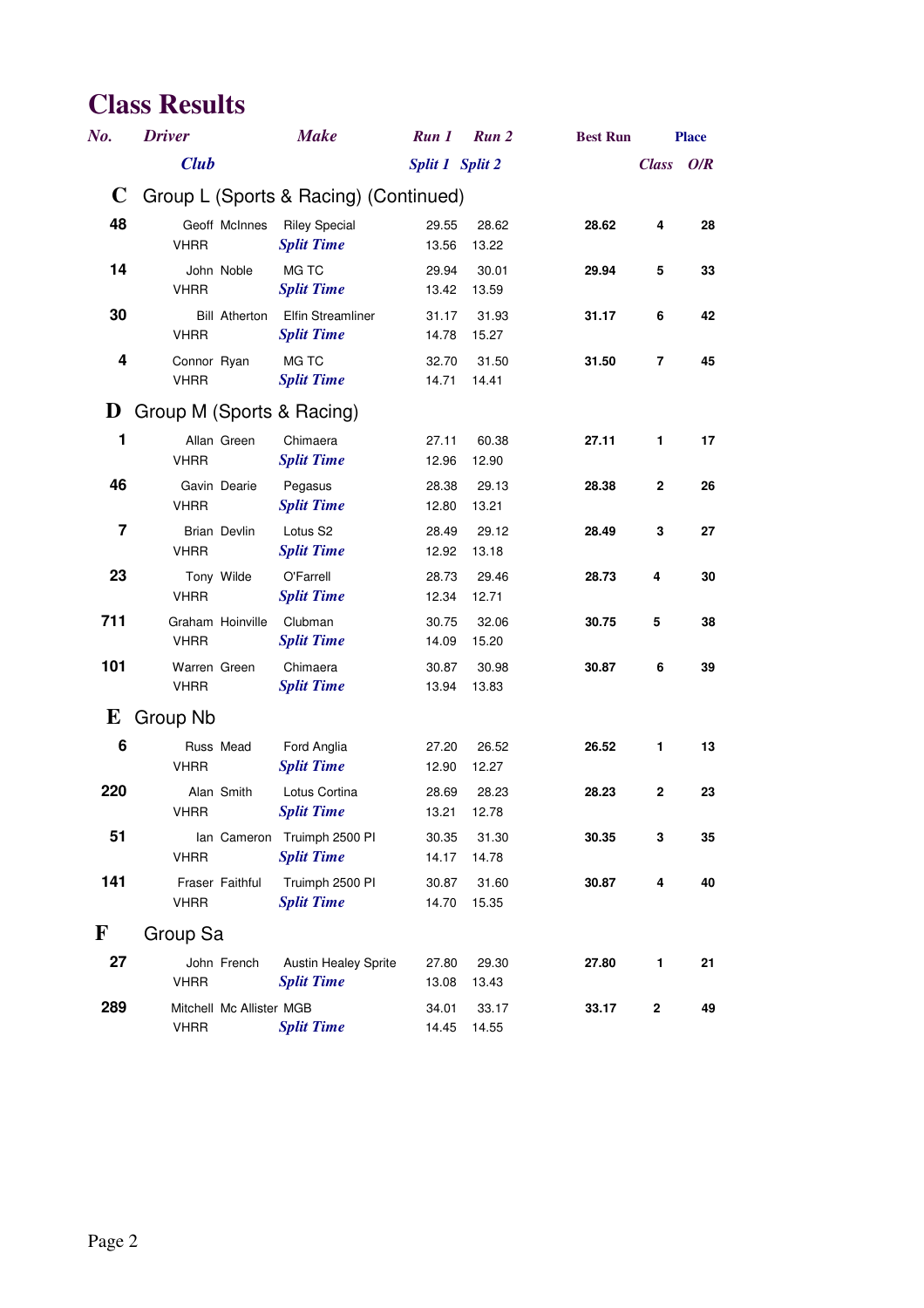| No.      | <b>Driver</b>                 | <b>Make</b>                                 | Run 1               | Run 2          | <b>Best Run</b> |              | <b>Place</b> |
|----------|-------------------------------|---------------------------------------------|---------------------|----------------|-----------------|--------------|--------------|
|          | <b>Club</b>                   |                                             | Split 1 Split 2     |                |                 | <b>Class</b> | O/R          |
|          |                               | <b>G</b> Invited Racing Cars $\lt$ 1500cc   |                     |                |                 |              |              |
| 21       | Greg Hoinville<br><b>VHRR</b> | Elfin Mono<br><b>Split Time</b>             | 24.59<br>11.19      | 24.66<br>11.35 | 24.66           | 1            | 4            |
| 144      | Ken Parry<br><b>VHRR</b>      | Ford Cortina GT<br><b>Split Time</b>        | 30.65<br>12.59      | 27.61<br>12.74 | 27.61           | $\mathbf{2}$ | 18           |
| 998      | Ray Porteus<br><b>VHRR</b>    | Mini Terrapin Special<br><b>Split Time</b>  | 31.28<br>13.05      | 31.33<br>13.66 | 31.28           | 3            | 43           |
| 123      | Kevyn Brown<br><b>VHRR</b>    | T Model Ford<br><b>Split Time</b>           | 38.49<br>17.45      | 39.68<br>18.31 | 38.49           | 4            | 56           |
|          | H Inv. Sports Cars <2000cc    |                                             |                     |                |                 |              |              |
| 3        | Mike Barker<br><b>VHRR</b>    | Elfin Clubman T3<br><b>Split Time</b>       | 23.36<br>11.11      | 24.15<br>11.14 | 23.36           | 1            | $\mathbf{2}$ |
| 28       | John Hardy<br><b>VHRR</b>     | <b>Alpine Renault</b><br><b>Split Time</b>  | 25.91<br>12.32      | 26.03<br>12.20 | 25.91           | $\mathbf{2}$ | 10           |
| 15       | Mark Patane<br><b>VHRR</b>    | Alfa Romeo<br><b>Split Time</b>             | 27.78<br>13.37      | <b>DNS</b>     | 27.78           | 3            | 20           |
| 759      | Louis Santin<br><b>VHRR</b>   | Singer Special<br><b>Split Time</b>         | 28.61<br>12.82      | 28.27<br>12.71 | 28.27           | 4            | 25           |
| 111      | <b>VHRR</b>                   | Ron Simmonds Mazda RX7<br><b>Split Time</b> | 28.81<br>13.16      | 28.72<br>13.13 | 28.72           | 5            | 29           |
| 75       | Nigel Gray<br><b>VHRR</b>     | Singer Special<br><b>Split Time</b>         | 30.98<br>13.75      | 30.67<br>13.76 | 30.67           | 6            | 37           |
| $\bf{l}$ | Inv. Sports Cars > 2000cc     |                                             |                     |                |                 |              |              |
| 72       | Ross Jackson<br><b>VHRR</b>   | De tomaso<br><b>Split Time</b>              | 25.10<br>12.17      | 25.39<br>12.32 | 25.10           | $\mathbf{1}$ | 5            |
| 510      | John Elliott<br><b>VHRR</b>   | <b>Renault Alpine</b><br><b>Split Time</b>  | 27.80<br>13.11      | 26.54<br>12.74 | 26.54           | $\mathbf{2}$ | 14           |
| 68       | Andrew Clayton<br><b>VHRR</b> | MG Holden<br><b>Split Time</b>              | 28.34<br>13.21      | 28.20<br>13.12 | 28.20           | 3            | 22           |
| 9        | John Caffin<br><b>VHRR</b>    | MGC S/charged<br><b>Split Time</b>          | 30.84<br>14.02      | 30.04<br>14.08 | 30.04           | 4            | 34           |
| $\bf J$  |                               | <b>Invited Touring Cars &lt;2000cc</b>      |                     |                |                 |              |              |
| 86       | Col Hunter<br><b>VHRR</b>     | Ford Escort<br><b>Split Time</b>            | 25.82<br>12.20      | 25.65<br>12.17 | 25.65           | 1            | 7            |
| 186      | Laura Hunter<br><b>VHRR</b>   | Ford Escort<br><b>Split Time</b>            | 31.04<br>13.75      | 31.35<br>14.48 | 31.04           | $\bf 2$      | 41           |
| 74       | Brian Knight<br><b>VHRR</b>   | Subaru L Series<br><b>Split Time</b>        | 31.33<br>14.66      | 0.00           | 31.33           | 3            | 44           |
| 375      | Andrea Ashton<br><b>VHRR</b>  | Ford Cortina<br><b>Split Time</b>           | <b>DNF</b><br>13.51 | <b>DNS</b>     | 99.00           | 4            | 62           |